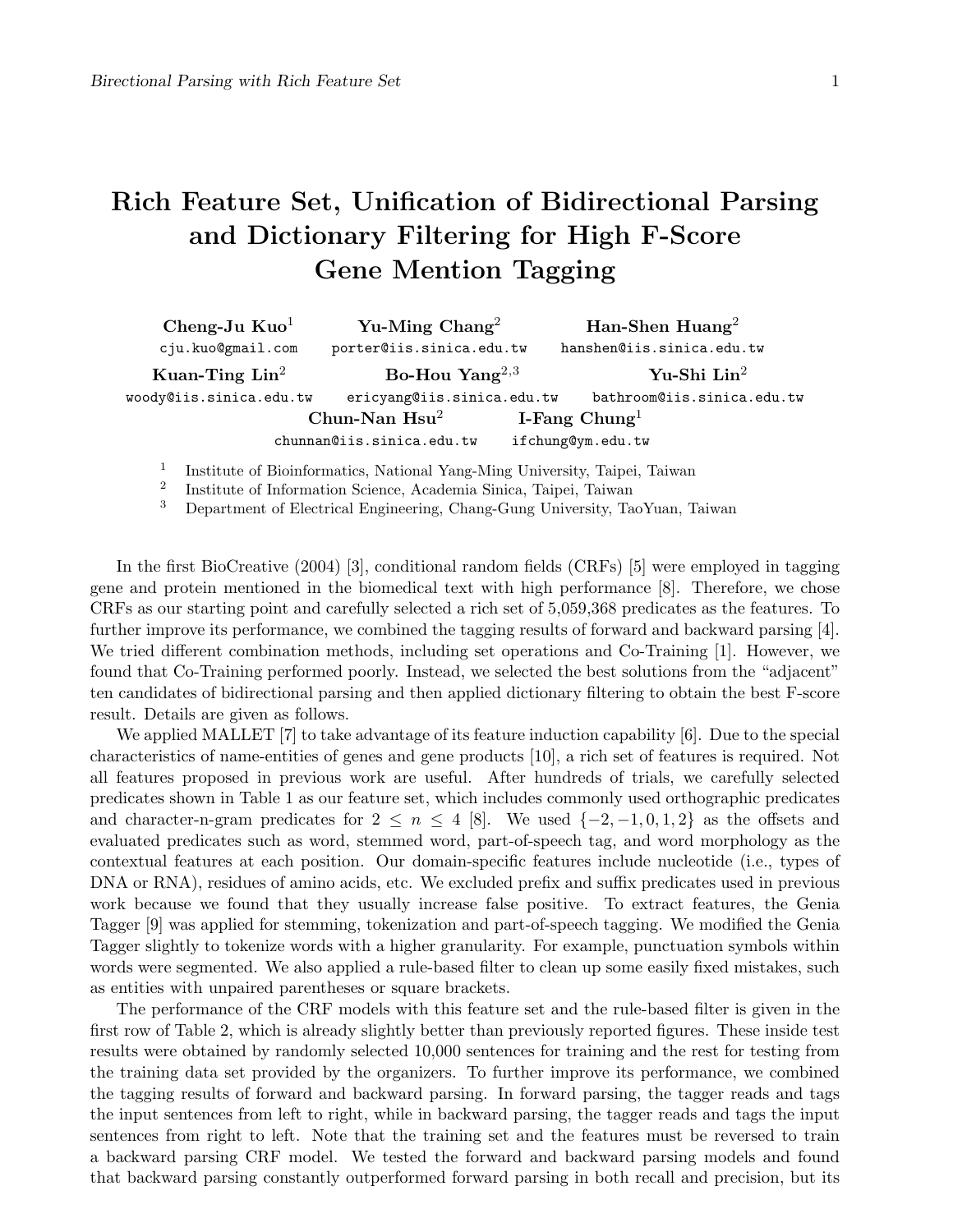| Feature      | Example       | Feature           | Example | Feature            | Example                  |
|--------------|---------------|-------------------|---------|--------------------|--------------------------|
| Word         | proteins      | Hyphen            |         | Nucleoside         | Thymine                  |
| StemmedWord  | protein       | BackSlash         |         | Nucleotide         | <b>ATP</b>               |
| PartOfSpeech | NN            | OpenSqure         |         | Roman              | I, II, XI                |
| InitCap      | Kinase        | CloseSqure        |         | MorphologyTypeI    | $p53 \rightarrow p^*$    |
| EndCap       | kappaB        | Colon             |         | MorphologyTypeII   | $p53 \rightarrow a1$     |
| AllCaps      | SOX           | SemiColon         |         | MorphologyTypeIII  | $GnRH \rightarrow AaAA$  |
| LowerCase    | interlukin    | Percent           | %       | WordLength         | $1, 2, 3-5, 6+$          |
| MixCase      | RalGDS        | OpenParen         |         | $N-grams(2-4)$     | $p53 \rightarrow p5, 53$ |
| SingleCap    | kDa           | <b>CloseParen</b> |         | ATCGUsequece       | <b>ATCGU</b>             |
| TwoCap       | $_{\rm IL}$   | Comma             | $\cdot$ | Greek              | alpha                    |
| ThreeCap     | CSF           | FullStop          | $\cdot$ | NucleicAcid        | cDNA                     |
| MoreCap      | <b>RESULT</b> | Apostrophe        | ,       | AminoAcidLong      | tyrosine                 |
| SingleDigit  | 1             | QuotationMark     | "       | AminoAcidShort     | Ser                      |
| TwoDigit     | 22            | Star              | $\ast$  | AminoAcid+Position | Ser150                   |
| FourDigit    | 1983          | Equal             |         |                    |                          |
| MoreDigit    | 513256        | Plus              | $^{+}$  |                    |                          |

Table 1: Features.

Table 2: System performance in inside test.

| System                                          |               |        | Precision Recall F-Measure |
|-------------------------------------------------|---------------|--------|----------------------------|
| Forward                                         | 0.8660 0.8077 |        | 0.8359                     |
| <b>Backward</b>                                 | 0.8733 0.8118 |        | 0.8414                     |
| Union                                           | 0.8349 0.8578 |        | 0.8462                     |
| Intersection                                    | 0.9076 0.7186 |        | 0.8021                     |
| $\text{Adjacent Ten Union} + \text{Dictionary}$ | 0.8773        | 0.8263 | 0.8510                     |

reason is unclear. We assume that some "signals" at the end of entities are more important to well demarcate boundaries of entities. However, distributions of nonzero features in both parsing directions show no significant difference (data not reported here). Then, we tried different ways to combine the bidirectional tagging results. Simple set operations failed to improve the performance. Though recall may be enhanced by union and precision by intersection, they also degraded the other measure and the F-score. Table 2 shows their inside test F-scores. We tried to apply Co-Training [1]. However, since the output scores (negative log likelihood) of MALLET were not reliable to select unlabeled training data, Co-Training seriously degraded the F-score to as low as 0.6.

Meanwhile, we found that the union of the "adjacent" ten tagging solutions of bidirectional parsing may achieve a nearly perfect recall (0.9810 for the final test, with 0.1387 precision). That is, nearly all true positives are in this union. The "adjacent" solutions were obtained by MALLET's n-best option. However, we found that the solutions are not actually the best  $n$  solutions. Instead, they are candidate tagging results adjacent to the best tagging in the search tree grown by the  $A^*$  search algorithm, according to our trace of MALLET's source code. This also explains why its output score ranking is not appropriate for Co-Training. In fact, exhaustively search for the best  $n$  candidates is intractable. Nevertheless, knowing that nearly all true positives are actually in the union of the adjacent ten solutions, we distill real true positives from this union as follows.

1. Parse the input sentence in both directions to obtain the adjacent ten solutions for each direction